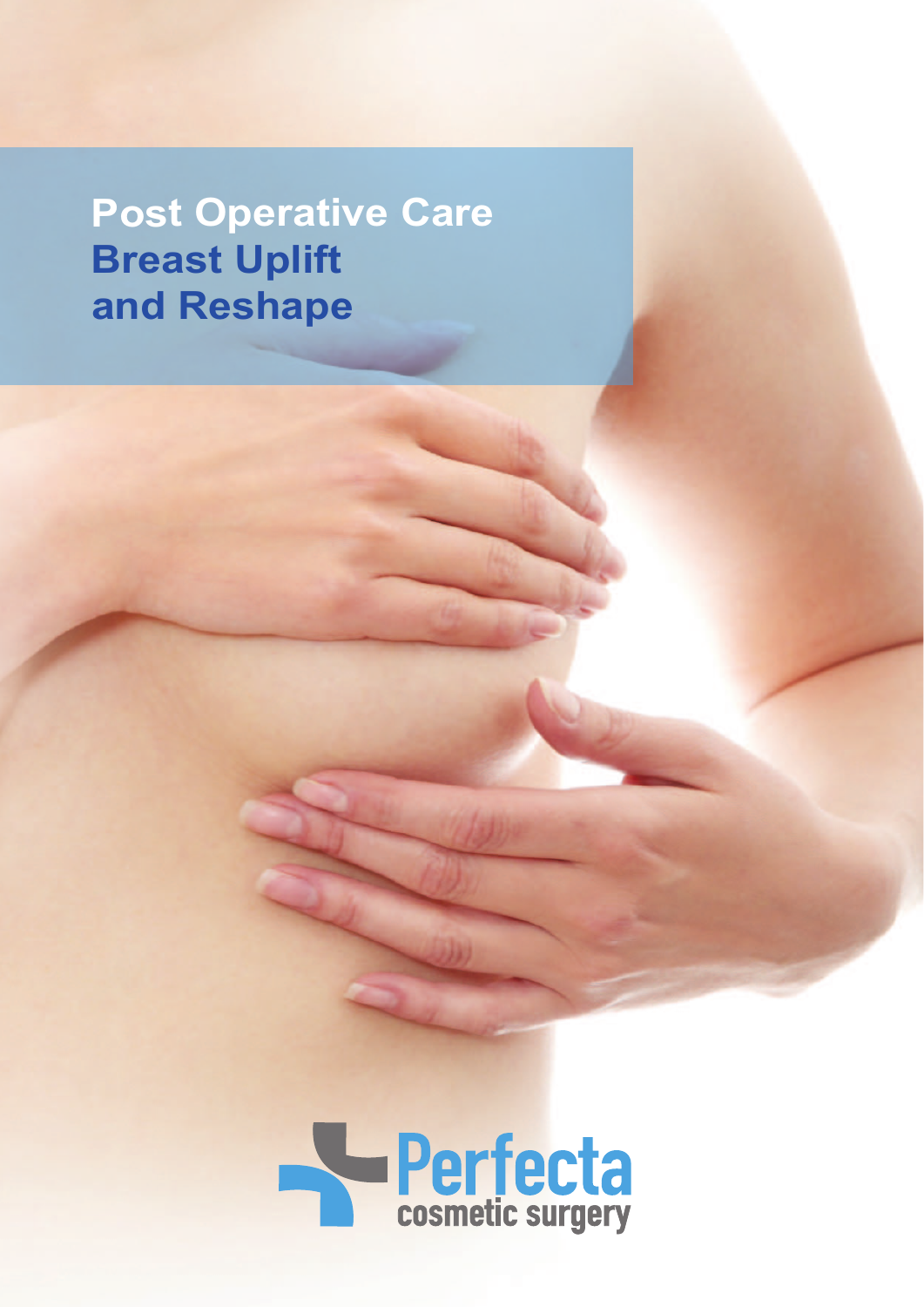# Breast Uplift and Reshape

## **Your package of care.**

**All of your after-care is provided as part of your package of care, so you don't have to worry about a thing. When you are ready to go home, the nurses will give you an appointment for your first check up a week later. Our nurses will arrange to see you again for as long as you need. You will see your Consultant Plastic Surgeon 3 months after surgery. If you have any problems in between appointments then don't worry, just give us a call, speak to the nurses and come back to see us.**

## **What will my breasts look like when I wake up?**

After you procedure your breast will look bigger and fuller. Early on your breasts may look quite full and high*, ('upside down breasts')*. Slowly over the next few months the fullness in your upper breast goes down and the lower breast fills out, *('fluffing')*. Be prepared to wait up to 12 months for them to settle fully.

# **When can I go home?**

Most clients go home the same day, once you feel ready. Some choose to stay overnight and go home the next day - you choose.

#### **Dressings, tapes and massage.**

We use showerproof tape dressings after your breast surgery. Continue with the tape for four weeks. After four weeks remove the tape and massage the scar every day with Bio-oil, *(which you can find at Superdrug and supermarkets)*. Massage your breasts in the shower with shampoo or shower gel. This is a great way of getting to know the feel of your new breasts and of helping them settle down more quickly.

**Nuffield** 

Procedure information & post operative care - Breast Uplift and Reshape.

**BMI** Healthcare





Ramsay

GOBAPRAS